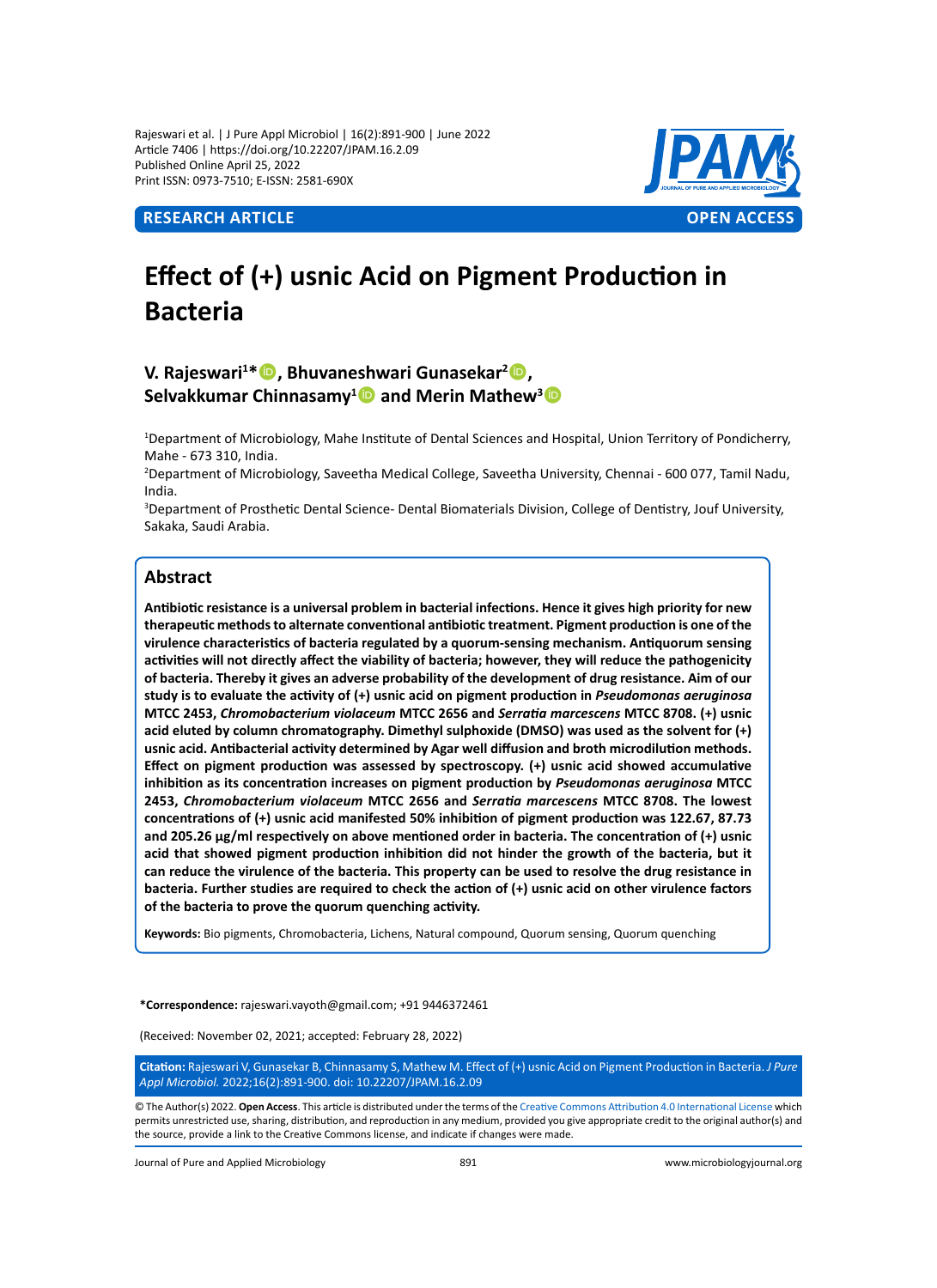### **INTRODUCTION**

Various microorganisms such as bacteria and fungi release pigments as secondary metabolic end products such as alkaloids, essential oils, antibiotics, lectins, etc.<sup>1</sup> These pigments play a vital role in achieving bacterial virulence and protecting from the host immune mechanisms and ultraviolet light.<sup>2</sup> Certain bio pigments extracted from living organisms exhibit antibacterial activity and utilized as medicaments.<sup>3</sup> The colour of pigments varies with different organisms, and the change in colour intensity affects the immune-modulatory properties of bacteria.<sup>4</sup>

*Pseudomonas aeruginosa* produces a bluish-green pigment known as pyocyanin, which inhibits the growth of other bacteria and becomes dominant in mixed infections.<sup>5</sup> Almost 90-95% of strains of *Pseudomonas aeruginosa* produce pyocyanin which is one of the major virulence factors in it.<sup>6</sup> Serratia sp. produces a red coloured pigment called prodigiosin, which shows antimicrobial, immunomodulating and anti-tumour properties.<sup>7</sup> The violet-coloured pigment violacein produced by Chromobacterium violaceum has many biological activities against viruses, bacteria, and anticancer properties.<sup>8</sup> High occurrence of resistance to various antibiotics is the significant challenges of most bacterial infections.<sup>9</sup> Pigment production of bacteria is controlled by a process known as quorum sensing, analogous with biofilm formation and other virulence factors of bacteria.<sup>10</sup> Quorum sensing is a microbial signal mechanism that responds to cell population density by gene regulation and is also responsible for the various physiological processes of bacteria.<sup>11</sup>

Lichens are the symbiotic association of different groups of organisms such as algae, fungi, and bacterial communities and are distributed worldwide.<sup>12</sup> It exhibits unique chemical complexity and produces secondary metabolites termed lichen acids due to the presence of a broad spectrum of microorganisms in it.<sup>13</sup> Lichen acids provide a wide variety of bio- medicinal values such as antibiotic, antiviral, antitumor, antiprotozoal, anti-inflammatory, analgesic, antipyretic and cytotoxic effects and also a defence against adverse environmental conditions such as ultraviolet rays and excessive dryness.14

lichen secondary metabolites among the hundreds of others.<sup>15</sup> It is effective against various types of infections, particularly those affecting the throat, respiratory tract, mouth, skin and urinary tract and also has antioxidant and free radical-scavenging capabilities.<sup>16</sup> It is a yellowish coloured pigment and its chemical nature is 2,6- diacetyl-7,9 dihydroxy- 8,9b- dimethyl- 1,3- (2H,9bH)- dibenzofurandione; C18 H16 O7. The two relatively similar forms of usnic acid are (+) and (-) usnic acid based on the orientation of the methyl group present in the 9b position.<sup>17</sup>

The present study aimed to evaluate the effect of the (+) usnic acid on the pigmentproducing capacity of three Gram-negative chromogenic bacteria by *Pseudomonas aeruginosa* MTCC 2453, *Chromobacterium violaceum* MTCC 2656 and *Serratia marcescens* MTCC 8708.

#### **MATERIALS AND METHODS**

The study was conducted in the Department of Microbiology, Saveetha Medical College, Chennai, India.

#### **Bacterial strains and culture conditions**

Test strains *Pseudomonas aeruginosa* MTCC 2453, *Chromobacterium violaceum* MTCC 2656 and *Serratia marcescens* MTCC 8708 were purchased from Microbial type culture collection (MTCC), Chandigarh. Cultures acquired as freezedried forms and were regenerated by using nutrient broth and nutrient agar.

## **(+) usnic acid isolation**

The lichen *Roccella montagnei* Bel. (Family: Roccellaceae) was collected from Kodikkarai forests, Nagappattinam district, Tamil Nadu (India). About 200 g of the shade-dried material was extracted with methanol in the cold. After 72 hours, the solvent was distilled off, and the methanolic extract so obtained was successively treated with petroleum ether and acetone. The latter fraction was column chromatographed on silica gel and eluted with solvents of increasing polarity. Elution of the column with benzene afforded shining yellow crystals with melting point of 196-198°C. The above compound was identified as  $(+)$  usnic acid.<sup>18</sup>

## **Antibacterial assay and determination of minimum inhibitory concentration (MIC)**

Antibacterial activity determined by the agar well diffusion method to choose the

Usnic acid is one of the most important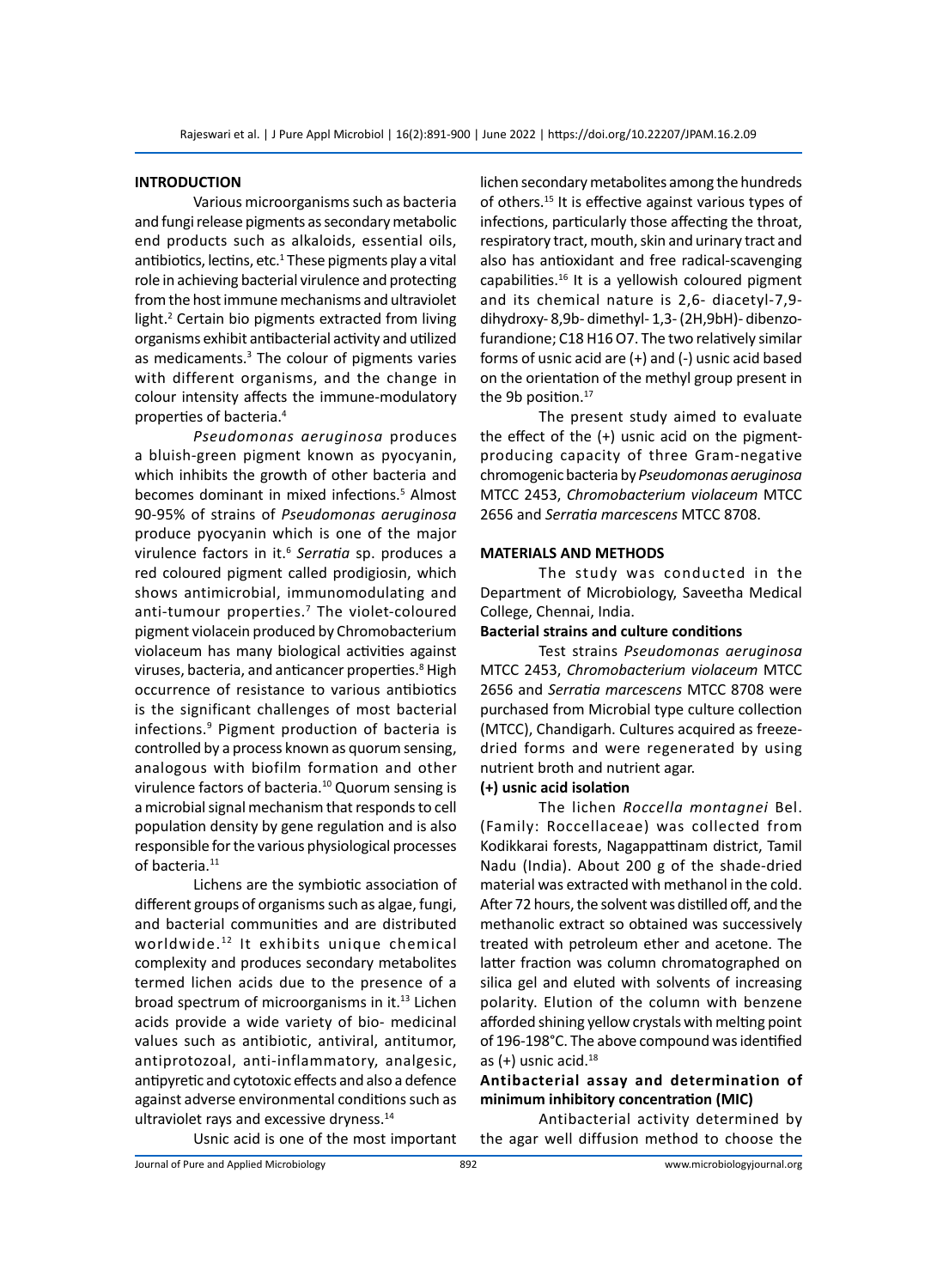antimicrobial activity of different concentration of (+) usnic acid (5, 25, 50 and 100  $\mu$ g/ ml). 5  $\mu$ l and 25 µl from 1:5 dilutions of 5 mg/ml stock solution and 10  $\mu$ l and 20  $\mu$ l directly from 5 mg/ ml stock solution of (+) usnic acid were added into the wells of 6 mm size to get a final concentration of 5, 25, 50 and 100 µg/ml respectively in dimethyl sulphoxide (DMSO), the solvent used. Ciprofloxacin (2  $\mu$ g/ml) (Hi media Laboratories Ltd, Mumbai) was used as the standard drug. Bacterial suspensions were prepared and adjusted to McFarland standards (5x10<sup>5</sup> CFU/ml) to maintain the standard turbidity of the bacterial broth culture. Broth dilution method following Clinical Laboratory Standard Institute (2015) guidelines was used to determine the minimum inhibitory concentration.<sup>19</sup> The minimum inhibitory concentration was the lowest concentration at which (+) usnic acid inhibited the bacterial growth after overnight incubation and the turbidity measured at 600 nm.<sup>20</sup> The stock solution was prepared at a concentration of 5 mg/ml. Concentrations of (+) usnic acid used to determine minimum inhibitory concentration were 1250, 625, 312.5, 156.25, 78.125, 39.06 and 19.53 µg/ml. 0.5 McFarland standard was used to standardize the turbidity of the liquid culture of bacteria.

## **Effect of (+) usnic acid on pigment production Pyocyanin extraction method**

The test was done in Luria Bertani broth at 37°C for 48 hours.<sup>21</sup> Different concentrations of the (+) usnic acid (1000, 500, 250, 125, 62.5, 31.25 and 15.63 µg/ml) from 5 mg/ml stock solution were used to check its effect pigment production in *Pseudomonas aeruginosa* MTCC 2453. Bacterial suspension without (+) usnic acid retained as a positive control to compare the result after the incubation period. Pyocyanin was extracted using 3 ml of chloroform and then with 1ml of 0.2 N HCl, and absorbance was measured using spectroscopic analysis at 520 nm (Biorad, smart spec 3000).

## **Quantification of violacein pigment**

*Chromobacterium violaceum* MTCC 2656 was incubated at 30°C in Luria Bertani broth with varying concentrations of (+) usnic acid (1000, 500, 250, 125, 62.5, 31.25 and 15.63µg/ml) for 48 hours in a shaking incubator. The stock solution of (+) usnic acid made at a concentration of 5mg/ ml. Broth culture without (+) usnic acid was the control. 1 ml culture from the overnight incubated broth was centrifuged at 8000 gravity for 5 minutes to precipitate the insoluble violacein. I ml of DMSO added after discarding the culture supernatant, and it was vortexed vigorously for 30 seconds



**Fig. 1.** Minimum inhibitory concentration (MIC) of (+) usnic acid on *Pseudomonas- aeruginosa* MTCC 2453 (A), *Chromobacterium violaceum* MTCC 2656 (B) and *Serratia marcescens* MTCC 8708 (C).

Journal of Pure and Applied Microbiology 893 www.microbiologyjournal.org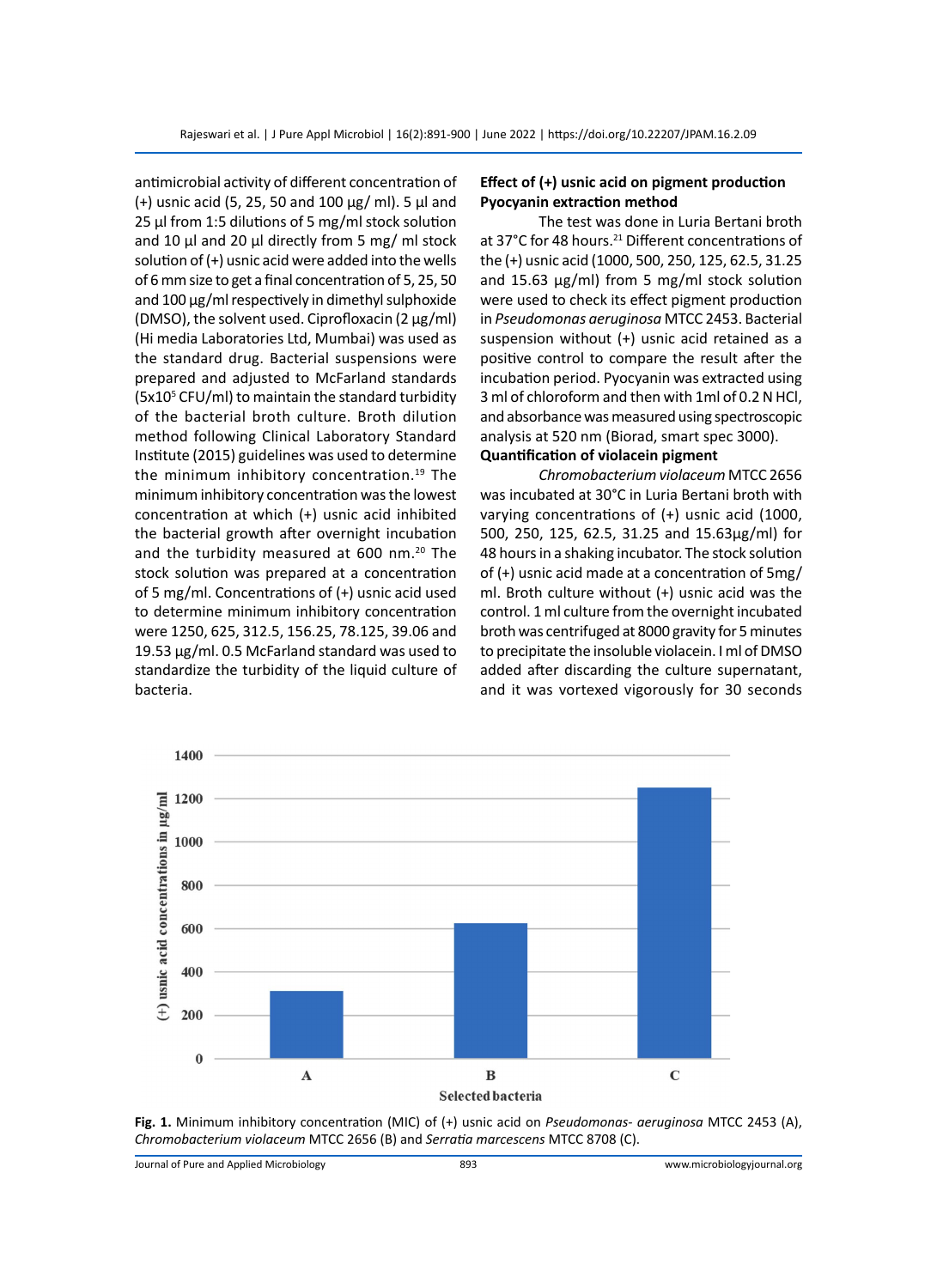and centrifuged at 8000 gravity for 5 minutes to remove the cells. Violacein in the supernatant was quantified by spectroscopic analysis at 585 nm22 (Biorad, smart spec 3000) and inhibition was calculated with respect to control.

## **Prodigiosin inhibition assay**

*Serratia marcescens* MTCC 8708 was cultivated in Luria Bertani broth with different concentrations of (+) usnic acid (1250, 625, 312.5, 156.25, 78.125, 39.0625 and 15.63 µg/ ml) at 30°C for 48 hours. 5 mg/ ml stock solution made to prepare different concentrations of (+) usnic acid. Bacterial suspension without (+) usnic acid kept as a control to compare the pigment production. Cells separated by centrifugation at 10,000 rpm for 10 minutes after the incubation period. Pigment extracted from sediment by using 1 ml of acidified ethanol solution. The pigment concentration was measured at 534 nm by using a spectrophotometer<sup>23</sup> (Biorad, smart spec 3000). **Statistical analysis**

Data are presented as the mean ± standard deviation from experiments analysed in triplicate. Statistical analyses were performed



**Fig. 2A.** Effect of (+) usnic acid on the pyocyanin production of *Pseudomonas aeruginosa* MTCC 2453 cultures were grown in the presence of different concentrations (µg/ml) of (+) usnic acid.



**Fig. 2B.** 1000, 500, 250, 125, 62.5, 31.25 and 15.63 microgram per ml of (+) usnic acid from left to right. 8th tube is the positive control (*Pseudomonas aeruginosa* MTCC 2453 in Luria Bertani broth without (+) usnic acid). Lesser or no green colour typical of pyocyanin can be seen in experimental tubes as compared to positive control.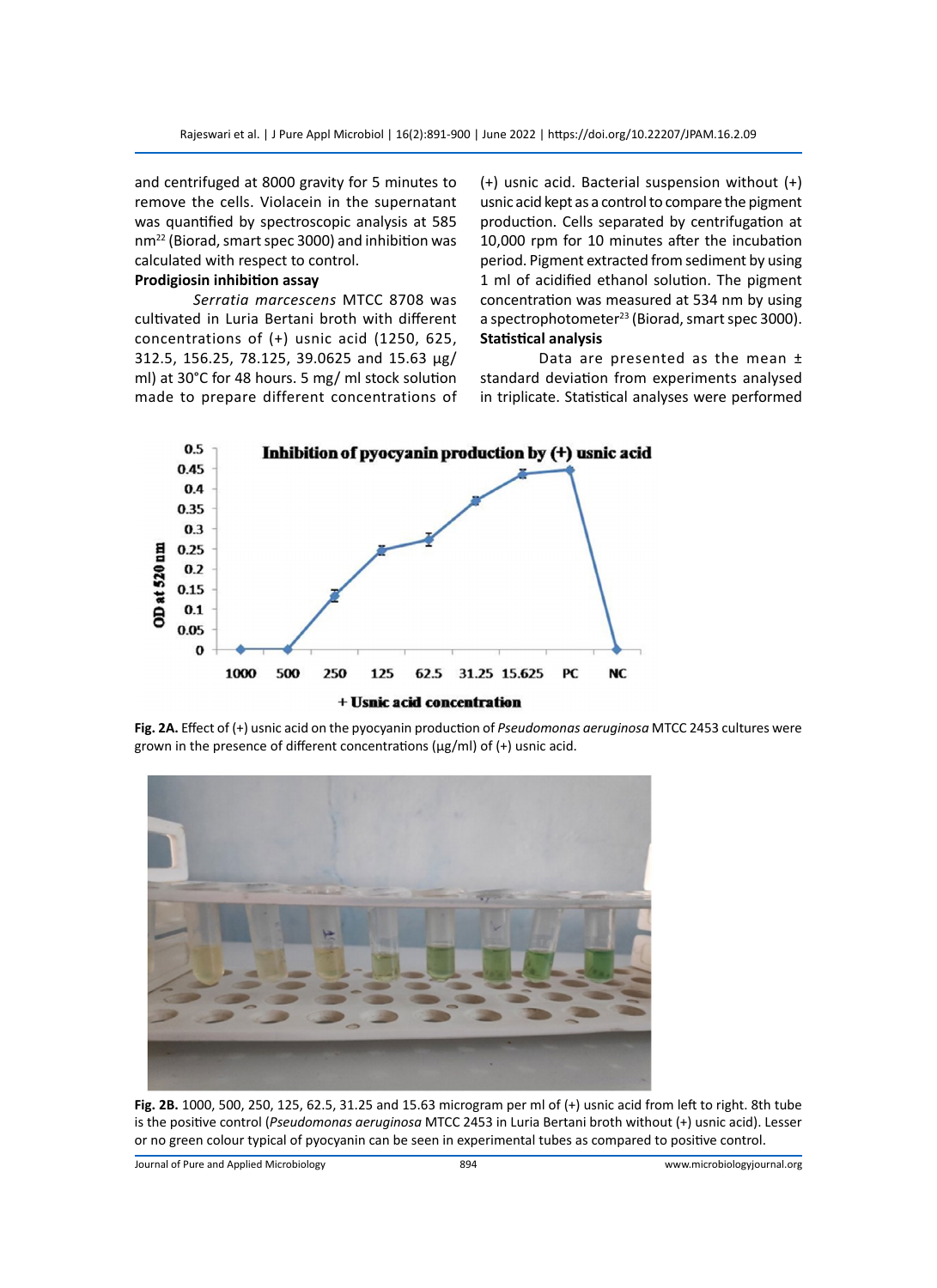using spearman's rank correlation test to find the correlation between drug concentration and pigment concentration for bacteria. Here the hypotheses are as follows.

Ho: There is no significant correlation between drug concentration & pigment concentration.

H1: There is a significant correlation between drug concentration & pigment concentration the p-value is less than 0.05 was applied in all the tests.

## **RESULTS**

## **Antibacterial activity and minimum inhibitory concentration of (+) usnic acid**

Agar well diffusion assay showed no growth inhibition zone at any tested concentration of (+) usnic acid (5, 25, 50, 100 µg/ml). This states that used concentrations of (+) usnic acid do not affect the growth of selected bacteria.

Minimum inhibitory concentrations of (+) usnic acid for *Pseudomonas aeruginosa* MTCC



Inhibition of violacein production by (+)usnic acid

**Fig. 3A.** Effect of (+) usnic acid on the violacein production of *Chromobacterium- violaceum* MTCC 2656 cultures were grown in the presence of different concentrations (µg/ml) of (+) usnic acid.



**Fig. 3B.** 1000, 500, 250, 125, 62.5, 31.25 and 15.63 microgram per ml of (+) usnic acid from right to left. 8<sup>th</sup> tube is the positive control (*Chromobacterium violaceum* MTCC 2656 in Luria Bertani broth without (+) usnic acid). Lesser or no violet colour typical of violacein can be seen in experimental tubes as compared to positive control.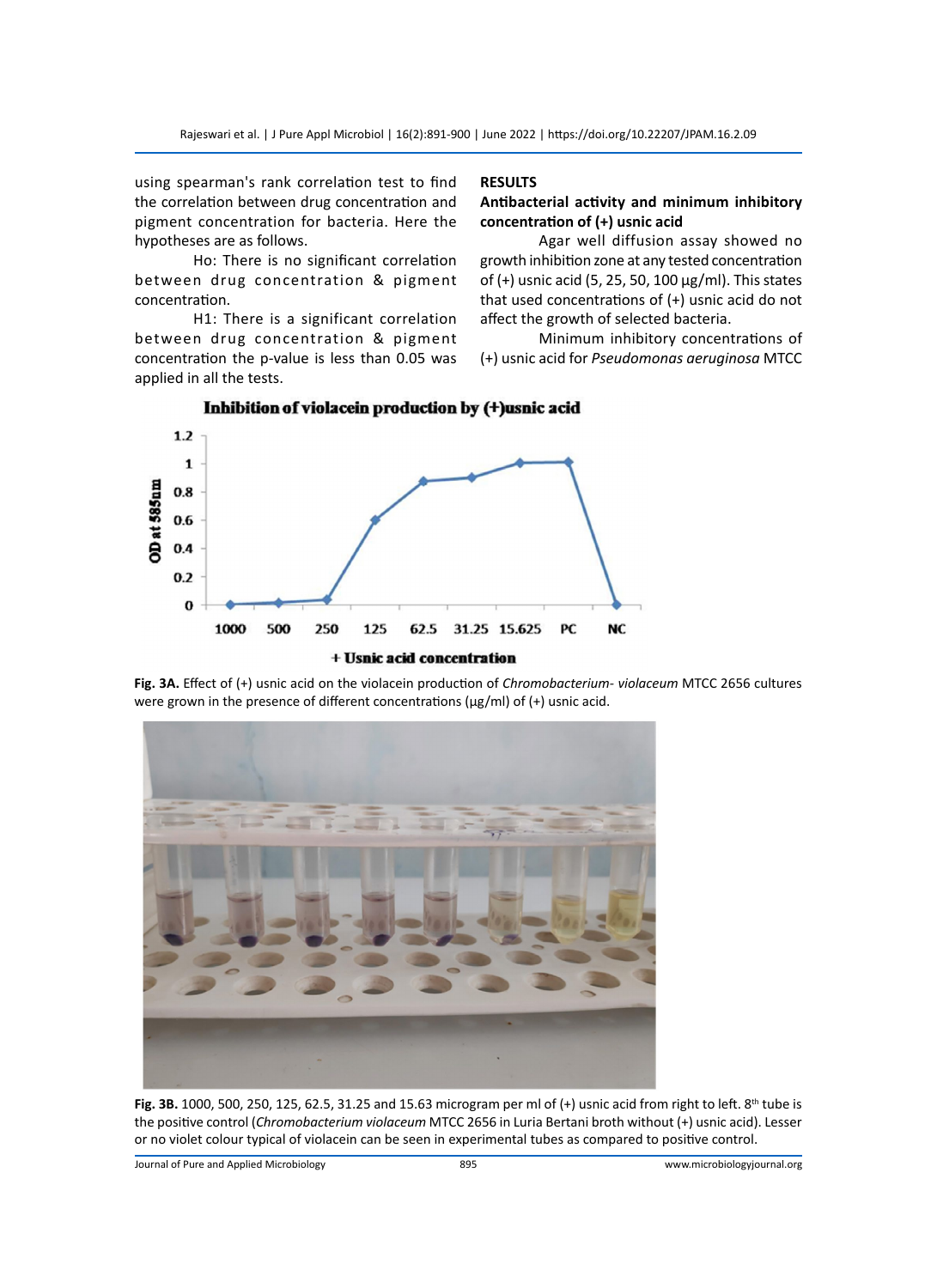2453, *Chromobacterium violaceum* MTCC 2656 and *Serratia marcescens* MTCC 8708 were 312.5, 625 and 1250 µg/ml, respectively (Fig. 1). In contrast, the minimum inhibitory concentration of



**Fig. 3C.** Inhibition of violacein production in *Chromobacterium violaceum* MTCC 2656 by (+) usnic acid indicated by clear zone around the well. (1) 1000 µg/ml, (2) 500 µg/ml, (3) 250 µg/ml, (4) 125 µg/ml, (5) 62.5 µg/ml, (6) 31.25 µg/ml, (7) 15.63 µg/ml (8) 7.81  $\mu$ g/ml and (9) 2  $\mu$ g/ml ciprofloxacin as standard antibacterial drug. The experiment was carried out on a Luria Bertani Agar overlaid with a lawn culture of *Chromobacterium violaceum* MTCC 2656, which was incubated overnight.

the standard drug ciprofloxacin was 0.195, 0.063 and 0.125 µg/ ml, respectively.

## **Effect of (+) usnic acid on pigment production**

The result of the study showed a concentration-dependent reduction of pigment production in *Pseudomonas aeruginosa* MTCC 2453, *Chromobacterium violaceum* MTCC 2656 and *Serratia marcescens* MTCC 8708 after treatment with (+) usnic acid by spectroscopic analysis at a suitable wavelength for each bacterium. Results have been shown in Fig. 2(A and B), Fig. 3(A, B and C), Fig. 4 (A and B) respectively. The concentration of (+) usnic acid is inversely proportional to the pigment production as the optical density value of pigment reduced when the concentration of (+) usnic acid increased. However, to consider the potency of (+) usnic acid, 50% inhibition of pigment formation was taken as a marker for the potency of the compound. Concentrations of (+) usnic acid for the inhibition of 50% of pigment production in *Pseudomonas aeruginosa* MTCC 2453, *Chromobacterium violaceum* MTCC 2656 and *Serratia marcescens* MTCC 8708 were 122.67, 87.73 and 205.26 µg/ml, respectively. The minimal concentrations of (+) usnic acid showing 50% inhibition of pigment production was 87.73 µg/ ml for *Chromobacterium violaceum* MTCC 2656.

#### **DISCUSSION**

Pseudomonas aeruginosa is an opportunistic pathogen continuing to exist and



## Inhibition of prodigiosine production by (+) usnic acid

**Fig. 4A.** Effect of (+) usnic acid on the prodigiosin production of *Serratia marcescens*- MTCC 8708 cultures were grown in the presence of different concentrations (µg/ml) of (+) usnic acid.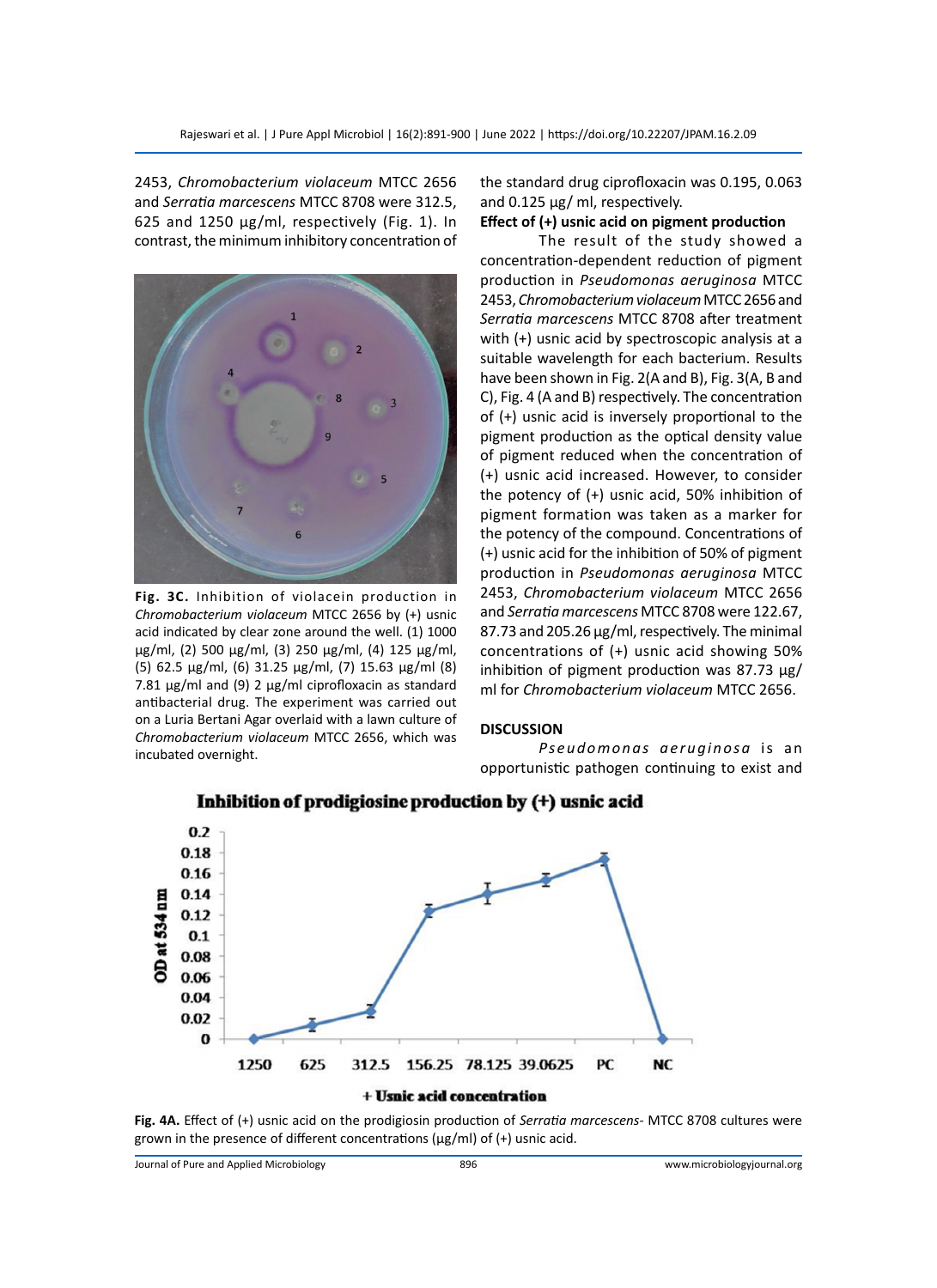covering an extensive range of environments. It is strenuous to wipe them out because of the high level of antibiotic resistance due to diverse virulence factors controlled by the quorum sensing mechanism. Violet coloured pigment is a bioactive molecule produced by *Chromobacterium violaceum* and modulated by quorum sensing, widely accepted as a model organism in quorum sensing studies.<sup>24</sup> Even though seldom involved in human infection, infections caused by them are generally lethal. Prodigiosine, the pigment produced by Serratia marcescens, is essential for its pathogenicity. It is under the regulation of the quorum sensing mechanism; hence, the obstruction of pigment production is possible to reduce pathogenicity.<sup>25</sup> Therefore, quorum quenching activities gives ground for researchers focusing on an abiding plan to achieve a solution for drug resistance in pathogens by interfering with its quorum sensing mechanism.

Some studies correlated with the natural compounds having harmful antimicrobial effects proved its antivirulence activity by its action against bacterial biofilm formation.<sup>26</sup> This study was done to check the ability of (+) usnic acid on pigment production of selected chromogenic bacteria. The various by-products are one of the pathogenicity factors of chromogenic bacteria restrained by the quorum-sensing mechanism. The inhibition of pigment production, thereby decreasing the infective nature of bacteria.

Like plants, lichens are also numerous sources of biologically active compounds. It can live in dreadful conditions due to its slow metabolism, production of specific bioactive molecules and so on. Also, it manifested its potent activity in combination with other therapeutic agents. The biological role of usnic acid varies from species to species and depends on its collection source. The higher minimum inhibitory concentration of usnic acid on *Mycobacterium- aureum* was eminent compared with the minimum inhibitory concentrations of the standard drugs used. Many studies are available to describe antimicrobial, cytotoxic or anti-inflammatory properties of (+) usnic acid, but their effect on quorum sensing property of bacteria is not studied yet. Hence, the inhibition of pigment leads to the destruction of quorum sensing and reduces the disease-causing ability of bacteria.

(+) Usnic acid has an inhibitory effect on pigment production without inhibiting the growth of the selected chromogenic bacteria. Several studies proved the adverse effects of different natural compounds on the pigment production of bacteria. It has been reported that 5-hydroxymethyl furfural has an inhibitory action on the violacein production by *Chromobacterium violaceum*



**Fig. 4B.** 1250, 625, 312.5, 156.25, 78.125, 39.0625 and 15.63 microgram per ml from left to right. 8th tube is the positive control (*Serratia marcescens* MTCC 8708 without (+) usnic acid). Lesser or no pink colour typical of prodigiosin can be seen in experimental tubes as compared to positive control.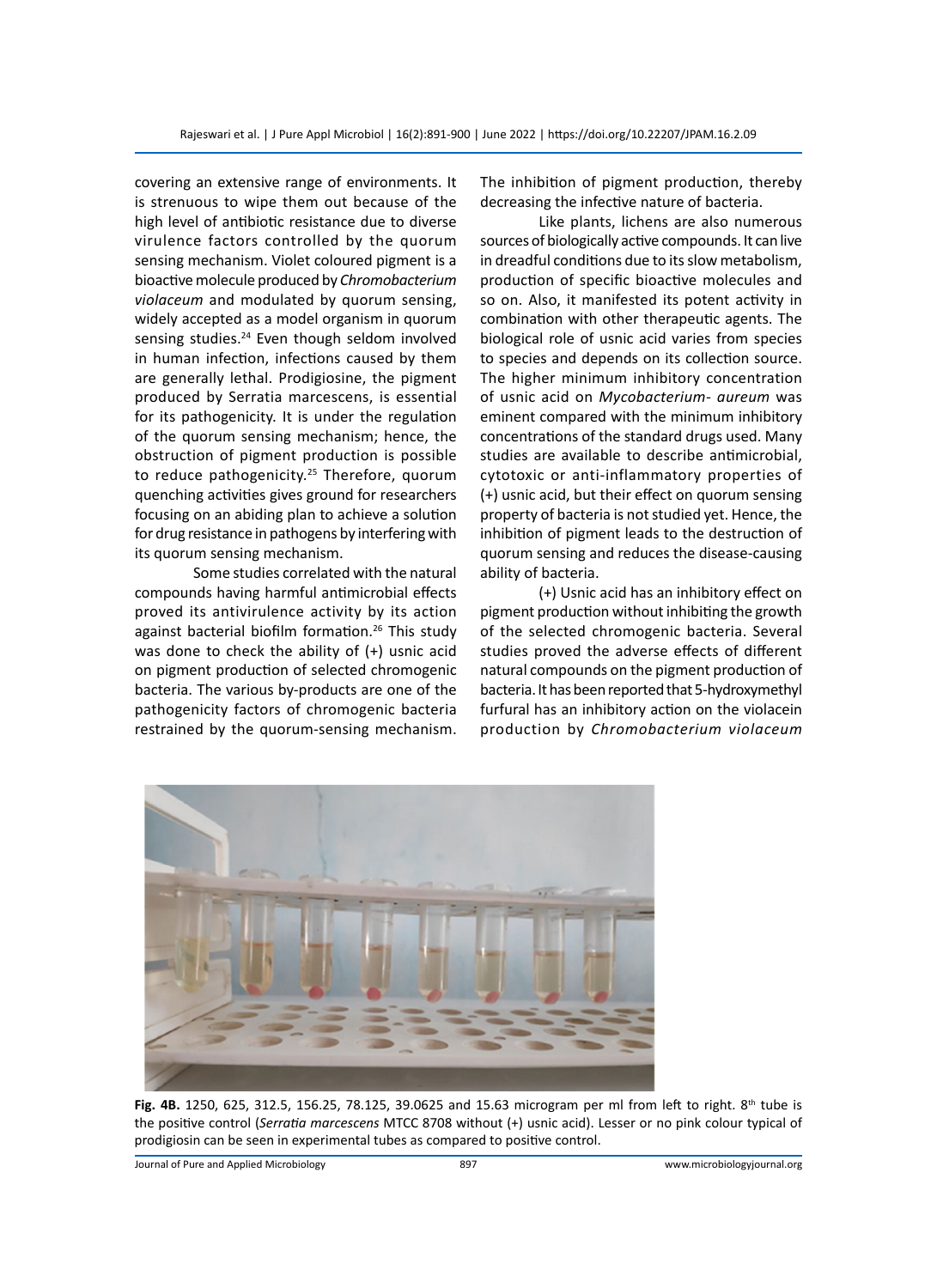and pyocyanin production by *Pseudomonas aeruginosa*. <sup>27</sup> Similarly, another study noticed an expressive obstruction in violacein production in the presence of cinnamon, peppermint and lavender oil.<sup>28</sup> (+) Usnic acid showed 50% of violacein inhibition at higher concentrations, such as 87.728 µg/ml. The previous report exists like the study of Amomumtsaoko, which inhibited 44.59% of violacein production at  $4mg/ml.<sup>29</sup>$  A study explained that 100 microgram/ ml curcumin and Centella Asiatica  $L^{30}$  limiting 89% and 50% of the violacein production, respectively.

A clinical study recorded that the concentration of 50 µM of eugenol has a remarkable effect in reducing pyocyanin production by *Pseudomonas aeruginosa*. <sup>31</sup> Above 100 µg/ml of (+) usnic acid causes a 50% reduction of pyocyanin as observed in a study with Mangiferaindica L, which expressed a 69.7% reduction pyocyanin at 100 µg/ml. It was observed that three phenyls lactic acid repressed the synthesis of pyocyanin.<sup>32</sup> Another report found a notable reduction in the pyocyanin on treatment with hordenin, 40% and 80% at 0.5 mg m $1<sup>-1</sup>$  and 1.0 mg m $1<sup>-1</sup>$  respectively.<sup>33</sup> Clove oil caused remarkable inhibition in the production of pyocyanin varies from 37 - 75% at 0.2- 1.6  $v/v$  concentrations.<sup>34</sup> In contrast with the past, bacterial resistance to antibiotics is a universal problem. Consequently, there is an increasing demand for the latest anti-infective therapeutics, targeting bacterial behaviours such as quorum sensing instead of bacterial growth. This will reduce the drug resistance and undesirable side effects of certain antibiotics.35

A high concentration of (+) usnic acid (205.26 µg/ml) is required for a 50% reduction of prodigiosin in the present study. It has been already described the action of Anethumgraveolens on the decrease in the prodigiosin produced by *Serratia marcescens* in the level of 47, 64, 65, 66 and 71% respectively at concentrations of 64, 128, 256, 512 and 1024 µgML-1. 36 This result was parallel with the conclusion of the study by N-nonanoylcyclopentylamide, which suppressed 87% of prodigiosin production AT 200µM.<sup>37</sup>

Usnic acid proved its activity against most Gram-positive organisms, and it has an inhibitory effect on the biofilm produced by gram-positive bacteria. An exciting characteristic showed by (+) usnic acid was its ability to change the morphology of the biofilm produced by *Pseudomonas aeruginosa*. <sup>38</sup> In contrast, there was no antibacterial property at the lower concentration on this bacterium. This experiment established its ability to interfere with signalling molecules in quorum sensing of bacteria, which involves biofilm formation by its effect on morphology of biofilm. An identical type of biofilm morphology seen on the control polymer and the wild type *Pseudomonas aeruginosa* PA01 compared to biofilm in presence of (+) usnic acid. In the present study, (+) usnic acid proved its inhibitory effects on the pigment-producing capacity of bacteria with the increasing concentrations. It has a vital role in this era due to the aspiring problem of antibiotic-resistant strains. Pigment production is one of the essential virulence characteristics of bacteria under the control of the quorum sensing mechanism. It has been noted that pigment inhibitory concentration of (+) usnic acid was below the minimum inhibitory concentration on each chosen bacterium. This conveys that pigment inhibitory concentration of (+) usnic acid does not affect bacterial growth. Here it ensures that the activity shown by (+) usnic acid is not on the ground of antibacterial activity.

## **CONCLUSION**

P-value is less than 0.05. Hence, we reject the null hypothesis and conclude a high negative correlation between drug concentration & pigment concentration. The property of inhibitory activity on pigment production can make (+) usnic acid an antiquorum sensing agent. It manifested antibacterial activity at higher concentrations only. However, it may be possible to kill antibioticresistant bacteria while using it in association with the lower dose of standard antibiotic. Studies should be carried out on this basis, which can be positively incorporated with a reduction in the development of drug resistance. Further studies are required to test the effect of (+) usnic acid on other quorum sensing regulated virulence factors such as biofilm formation and impact on quorum sensing regulated genes to conclude its action as a quorum quenching agent.

Journal of Pure and Applied Microbiology 898 www.microbiologyjournal.org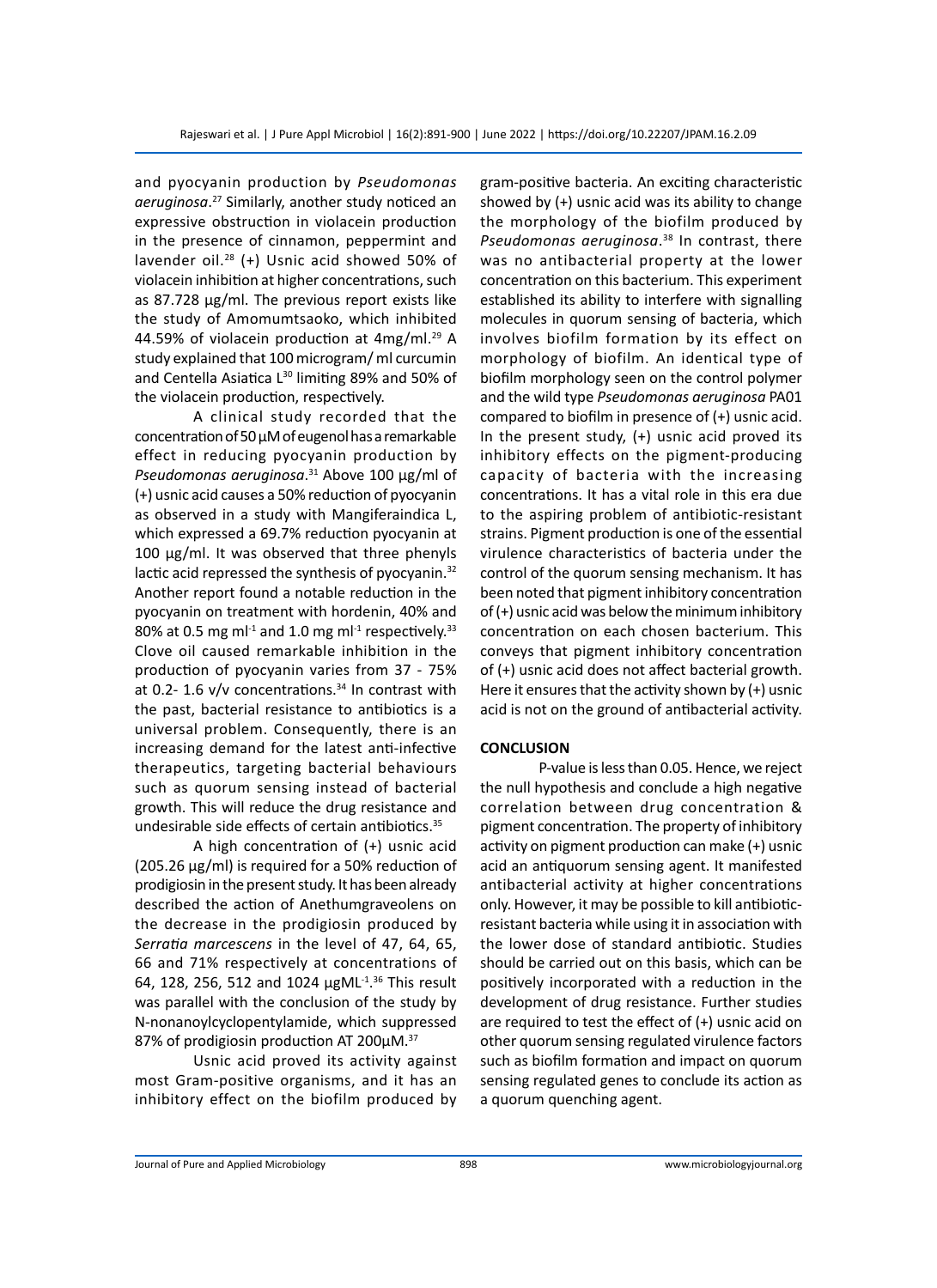#### **ACKNOWLEDGMENTS**

The authors are thankful to Dr Ethirajan Sukumar (Former Dean, Department of Research and Development, Saveetha Institute of Medical and Technical Sciences, Chennai), for helping in the materials and methods part.

#### **Conflicts of interest**

The authors declare that there is no conflict of interest.

## **AuthorS' contribution**

VR carried out the experiment and drafted the manuscript. BG and SC supervised the experiment and guided in drafting the manuscript. MM contributed in statistical analysis. All authors read and approved the final manuscript for publication.

#### **Funding**

None.

#### **Data availability**

All data sets generated or analysed during this study are included in the manuscript.

#### **Ethics statement**

This article does not contain any studies with human participants or animals performed by any of the authors.

#### **REFERENCES**

- 1. Yokoyama A, Miki W. Composition and presumed biosynthetic pathway of carotenoids in the astaxanthinproducing bacterium *Agrobacterium aurantiacum. FEMS Microbiol Lett.* 1995;128(2):139-144. doi: 10.1111/j.1574-6968.1995.tb07513.x
- 2. Liu GY, Nizet V. Color me bad: microbial pigments as virulence factors. *Trends in Microbiol.* 2009;17(9):406- 413. doi: 10.1016/j.tim.2009.06.006
- 3. Tuli HS, Chaudhary P, Beniwal V, Sharma AK. Microbial pigments as natural color sources: current trends and future perspectives. *J Food Sci Technol.* 2015;52(8):4669-4678. doi: 10.1007/s13197-014- 1601-6
- 4. Liu GY, Essex A, Buchanan JT, Datta V, et al. *Staphylococcus aureus* golden pigment impairs neutrophil killing and promotes virulence through its antioxidant activity*. J Exp Med.* 2005;202(2):209-215. doi: 10.1084/jem.20050846
- 5. El- Fouly MZ, Sharaf AM, Shahin AA, El- Bialy HA, Omara AM. Biosynthesis of pyocyanin pigment by *Pseudomonas aeruginosa*. *J Radiat Res Appl Sci*. 2015;8(1):36-48.
- 6. Mavrodi DV, Bonsall RF, Delaney SM, Soule MJ, Phillips G, Thomashow LS. Functional analysis of genes for biosynthesis of pyocyanin and phenazine 1- carboxamide from *Pseudomonas aeruginosa* PA01. *J Bacteriol.* 2001;183(21):6454-6465. doi: 10.1128/ JB.183.21.6454-6465.2001
- 7. Khanafari A, Assadi MM, Fakhr FA. Review of Prodigiosin, Pigmentation in Serratia- marcescens. *OnLine Journal of Biological Sciences.* 2006;6(1):1-3. doi: 10.3844/ojbsci.2006.1.13
- 8. Duran M, Ponezi AN, Faljoni- Alario A, Teixeira MF, Justo GZ, Duran N. Potential applications of violacein: a microbial pigment. *Med Chem Res.* 2012;21(7): 1524- 1532. doi: 10.1007/s00044-011-9654-9
- 9. Martin I, Sawatzky P, Liu G, Mulvey MR. Antimicrobial resistance to *Neisseria gonorrhoeae* in Canada: 2009- 2013. *Can Commun Dis Rep.* 2015;41(2):35-40. doi: 10.14745/ccdr.v41i02a04
- 10. Rutherford ST, Bassler BL. Bacterial quorum sensing: its role in virulence and possibilities for its control. *Cold Spring Harbor Perspectives in Medicine.* 2012;2:a012427. doi: 10.1101/cshperspect.a012427
- 11. Zhou JW, Ruan LY, Chen HJ, et al. Inhibition of Quorum sensing and Virulence in *Serratia marcescens* by Hordenine. *J Agric Food Chem.* 2019;67(3):784-795. doi: 10.1021/acs.jafc.8b05922
- 12. Galanty A, Pasko P, Podolak I. Enantioselective activity of usnic acid: A comprehensive review and future perspectives. *Phytochem Rev.* 2019;18(2):527-548. doi: 10.1007/s11101-019-09605-3
- 13. Ananthi R, Tinabaye A, Ganesan T, Selvaraj G, Arulmozhi S, Kumar S. Antimicrobial and anti- inflammatory activity of usnic acid and its acetyl derivative usnic acid diacetate. *International Journal of Scientific and Engineering Research.* 2016;7(8):39-44.
- 14. Oran S, Sahin S, Sahinturk P, Ozturk S, Demir C. Antioxidant and Antimicrobial Potential and HPLC Analysis of Stictic and Usnic acids of Three Usnea species from Uludag Mountain (Bursa, Turkey). *Iran J Pharm Res.* 2016;15(2):527-535. PMCID: PMC5018281
- 15. Macedo DCS, Almeida FJF, Wanderly MSO, et al. Usnic acid: from an ancient lichen derivative to promising biological and nanotechnology applications. *Phytochem Rev.* 2021;20(4):609-630. doi: 10.1007/ s11101-020-09717-1
- 16. Hoffman AM, Mayer SG, Strobel GA, et al. Purification, identification and activity of phomodione, a furandione from an endophytic *Phoma* species. *Phytochem.* 2008;69(4):1049-1056. doi: 10.1016/j. phytochem.2007.10.031
- 17. Sokolov DN, Zarubaev VV, Shtro AA, et al. Antiviral activity of  $(-)$ - and  $(+)$ - usnic acids and their derivatives against Influenza virus A (H1N1) 2009. *Bioorg Med Chem Lett.* 2012;22(23):7060-7064. doi: 10.1016/j. bmcl.2012.09.084
- 18. Vijayakumar CS, Viswanathan S, Reddy MK, Parvathavarthini S, Kundu AB, Sukumar E. Antiinflammatory activity of (+)- usnic acid. *Fitoterapia.*  2000;71(5):564- 566. doi: 10.1016/S0367- 326X(00)00209-4
- 19. Krochmal BK, Wicher RD. The minimum inhibitory concentration of Antibiotics: Methods, Interpretation,